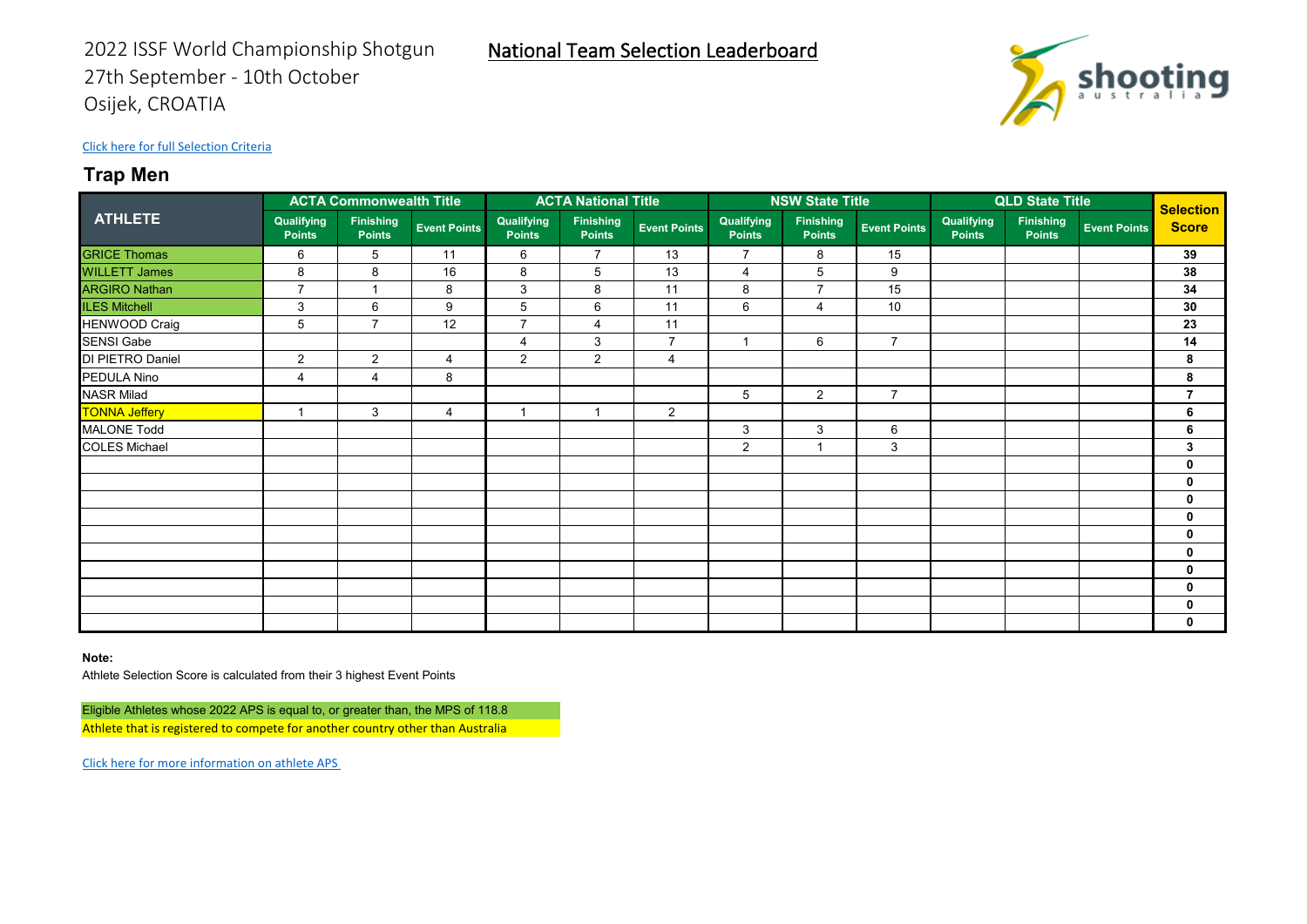## **Trap Women**

|                           | <b>ACTA Commonwealth Title</b> |                                   |                     | <b>ACTA National Title</b>  |                                   |                     |                             | <b>NSW State Title</b>            |                     | <b>QLD State Title</b>      |                                   |                     | <b>Selection</b> |
|---------------------------|--------------------------------|-----------------------------------|---------------------|-----------------------------|-----------------------------------|---------------------|-----------------------------|-----------------------------------|---------------------|-----------------------------|-----------------------------------|---------------------|------------------|
| <b>ATHLETE</b>            | Qualifying<br><b>Points</b>    | <b>Finishing</b><br><b>Points</b> | <b>Event Points</b> | Qualifying<br><b>Points</b> | <b>Finishing</b><br><b>Points</b> | <b>Event Points</b> | Qualifying<br><b>Points</b> | <b>Finishing</b><br><b>Points</b> | <b>Event Points</b> | Qualifying<br><b>Points</b> | <b>Finishing</b><br><b>Points</b> | <b>Event Points</b> | <b>Score</b>     |
| <b>SMITH Penny</b>        | 8                              | 8                                 | 16                  | 8                           | 8                                 | 16                  | 8                           | 8                                 | 16                  |                             |                                   |                     | 48               |
| <b>SCANLAN Laetisha</b>   | 6                              | 1                                 | $\overline{7}$      | 5                           | $\overline{4}$                    | 9                   | $\overline{7}$              | $\overline{7}$                    | 14                  |                             |                                   |                     | 30               |
| <b>SKINNER Catherine</b>  | $\overline{4}$                 | 3                                 | $\overline{7}$      | 3                           | $\overline{7}$                    | 10                  | 6                           | 6                                 | 12                  |                             |                                   |                     | 29               |
| JONES Renae               | $\overline{7}$                 | $\overline{7}$                    | 14                  | $\overline{2}$              | 6                                 | 8                   |                             |                                   |                     |                             |                                   |                     | 22               |
| <b>DEAN Kiara</b>         | 5                              | 6                                 | 11                  |                             |                                   |                     | 5                           | 5                                 | 10                  |                             |                                   |                     | 21               |
| <b>BRETAG Molly</b>       | $\overline{2}$                 | 5                                 | $\overline{7}$      | $\overline{7}$              | 2                                 | 9                   |                             |                                   | $\overline{2}$      |                             |                                   |                     | 18               |
| HUDSON-CZERNIECKI Charlie | 3                              | $\overline{2}$                    | 5                   | 6                           | $\overline{\phantom{a}}$          | $\overline{7}$      | 3                           | 3                                 | 6                   |                             |                                   |                     | 18               |
| <b>PRESTON Alexis</b>     | $\mathbf{1}$                   | 4                                 | 5                   | $\blacktriangleleft$        | 5                                 | 6                   |                             |                                   |                     |                             |                                   |                     | 11               |
| <b>COLLINS Breanna</b>    |                                |                                   |                     |                             |                                   |                     | $\overline{4}$              | $\overline{4}$                    | 8                   |                             |                                   |                     | 8                |
| PISTONE Georgia           |                                |                                   |                     | 4                           | 3                                 | $\overline{7}$      |                             |                                   |                     |                             |                                   |                     | $\overline{7}$   |
| <b>GUY Erin</b>           |                                |                                   |                     |                             |                                   |                     | $\overline{2}$              | $\overline{2}$                    | 4                   |                             |                                   |                     | 4                |
|                           |                                |                                   |                     |                             |                                   |                     |                             |                                   |                     |                             |                                   |                     | 0                |
|                           |                                |                                   |                     |                             |                                   |                     |                             |                                   |                     |                             |                                   |                     | $\bf{0}$         |
|                           |                                |                                   |                     |                             |                                   |                     |                             |                                   |                     |                             |                                   |                     | 0                |
|                           |                                |                                   |                     |                             |                                   |                     |                             |                                   |                     |                             |                                   |                     | $\bf{0}$         |
|                           |                                |                                   |                     |                             |                                   |                     |                             |                                   |                     |                             |                                   |                     | 0                |
|                           |                                |                                   |                     |                             |                                   |                     |                             |                                   |                     |                             |                                   |                     | $\bf{0}$         |
|                           |                                |                                   |                     |                             |                                   |                     |                             |                                   |                     |                             |                                   |                     | 0                |
|                           |                                |                                   |                     |                             |                                   |                     |                             |                                   |                     |                             |                                   |                     | $\bf{0}$         |
|                           |                                |                                   |                     |                             |                                   |                     |                             |                                   |                     |                             |                                   |                     | 0                |
|                           |                                |                                   |                     |                             |                                   |                     |                             |                                   |                     |                             |                                   |                     | $\bf{0}$         |
|                           |                                |                                   |                     |                             |                                   |                     |                             |                                   |                     |                             |                                   |                     | 0                |

National Team Selection Leaderboard

**Note:**

Athlete Selection Score is calculated from their 3 highest Event Points

Eligible Athletes whose 2022 APS is equal to, or greater than, the MPS of 113.9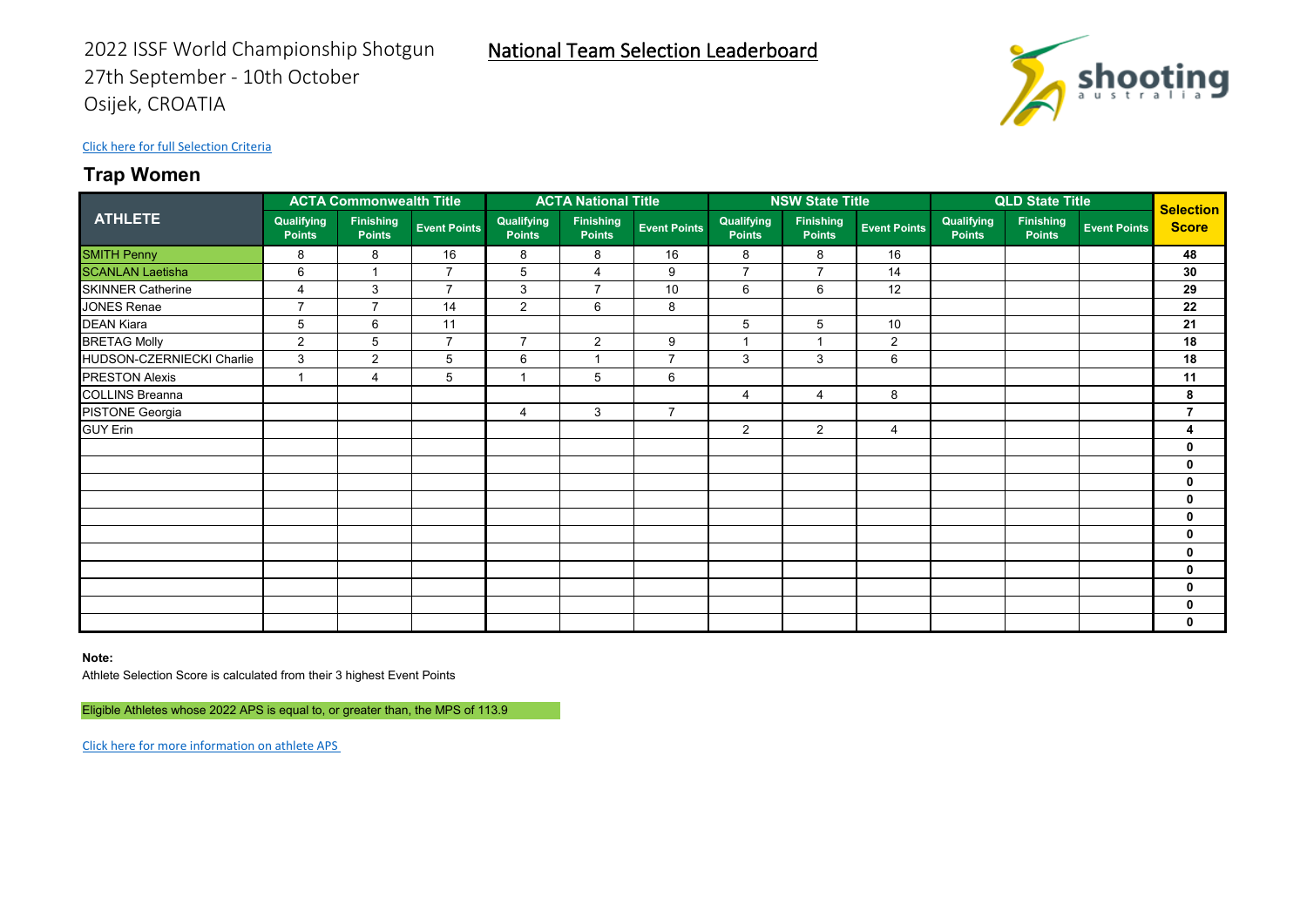

## **Skeet Men**

|                          | <b>ACTA Commonwealth Title</b> |                                   |                     | <b>ACTA National Title</b>  |                                   |                     |                             | <b>NSW State Title</b>            |                     | <b>QLD State Title</b>      |                            |                     | Selection      |
|--------------------------|--------------------------------|-----------------------------------|---------------------|-----------------------------|-----------------------------------|---------------------|-----------------------------|-----------------------------------|---------------------|-----------------------------|----------------------------|---------------------|----------------|
| <b>ATHLETE</b>           | Qualifying<br><b>Points</b>    | <b>Finishing</b><br><b>Points</b> | <b>Event Points</b> | Qualifying<br><b>Points</b> | <b>Finishing</b><br><b>Points</b> | <b>Event Points</b> | Qualifying<br><b>Points</b> | <b>Finishing</b><br><b>Points</b> | <b>Event Points</b> | Qualifying<br><b>Points</b> | Finishing<br><b>Points</b> | <b>Event Points</b> | <b>Score</b>   |
| <b>ARGIRO Luke</b>       | 5                              | 8                                 | 13                  | 6                           | 8                                 | 14                  | 8                           | 8                                 | 16                  |                             |                            |                     | 43             |
| <b>BELL Josh</b>         | 8                              | $\overline{7}$                    | 15                  | 8                           | 5                                 | 13                  | $\overline{7}$              | 6                                 | 13                  |                             |                            |                     | 41             |
| <b>DU ROSE Mark</b>      | $\overline{7}$                 | 6                                 | 13                  | $\overline{7}$              | 6                                 | 13                  | 6                           | $\overline{7}$                    | 13                  |                             |                            |                     | 39             |
| <b>MORRIS Frank</b>      | 6                              | 6                                 | 12                  | 4                           | 4                                 | 8                   | 5                           | 5                                 | 10                  |                             |                            |                     | 30             |
| PERKINS Darren           | 3                              | $\overline{4}$                    | $\overline{7}$      | 5                           | $\overline{7}$                    | 12                  | $\overline{4}$              | $\overline{4}$                    | 8                   |                             |                            |                     | 27             |
| YOANNIDIS Doyle          | $\overline{4}$                 | $\overline{2}$                    | 6                   | -1                          | 3                                 | 4                   | 3                           | 1                                 | 4                   |                             |                            |                     | 14             |
| SACCHETTA James          | $\overline{2}$                 | 3                                 | 5                   |                             |                                   |                     |                             |                                   |                     |                             |                            |                     | 5              |
| <b>FITZGIBBON Rieley</b> |                                |                                   |                     | 3                           |                                   | 4                   |                             |                                   |                     |                             |                            |                     | 4              |
| <b>COSTA Mat</b>         |                                |                                   |                     | 2                           | $\mathbf{2}$                      | 4                   |                             |                                   |                     |                             |                            |                     | 4              |
| <b>DIMASI Vincent</b>    |                                |                                   |                     |                             |                                   |                     |                             | 3                                 | 4                   |                             |                            |                     | 4              |
| <b>MATTHEWS Geoffry</b>  |                                |                                   |                     |                             |                                   |                     | 2                           | $\overline{2}$                    | 4                   |                             |                            |                     | 4              |
| <b>DIMASI Nick</b>       |                                |                                   | $\overline{2}$      |                             |                                   |                     |                             |                                   |                     |                             |                            |                     | $\overline{2}$ |
|                          |                                |                                   |                     |                             |                                   |                     |                             |                                   |                     |                             |                            |                     | $\bf{0}$       |
|                          |                                |                                   |                     |                             |                                   |                     |                             |                                   |                     |                             |                            |                     | 0              |
|                          |                                |                                   |                     |                             |                                   |                     |                             |                                   |                     |                             |                            |                     | $\bf{0}$       |
|                          |                                |                                   |                     |                             |                                   |                     |                             |                                   |                     |                             |                            |                     | 0              |
|                          |                                |                                   |                     |                             |                                   |                     |                             |                                   |                     |                             |                            |                     | 0              |
|                          |                                |                                   |                     |                             |                                   |                     |                             |                                   |                     |                             |                            |                     | 0              |
|                          |                                |                                   |                     |                             |                                   |                     |                             |                                   |                     |                             |                            |                     | $\bf{0}$       |
|                          |                                |                                   |                     |                             |                                   |                     |                             |                                   |                     |                             |                            |                     | 0              |
|                          |                                |                                   |                     |                             |                                   |                     |                             |                                   |                     |                             |                            |                     | $\bf{0}$       |
|                          |                                |                                   |                     |                             |                                   |                     |                             |                                   |                     |                             |                            |                     | 0              |

**Note:**

Athlete Selection Score is calculated from their 3 highest Event Points

Eligible Athletes whose 2022 APS is equal to, or greater than, the MPS of 119.8 Athlete that is registered to compete for another country other than Australia